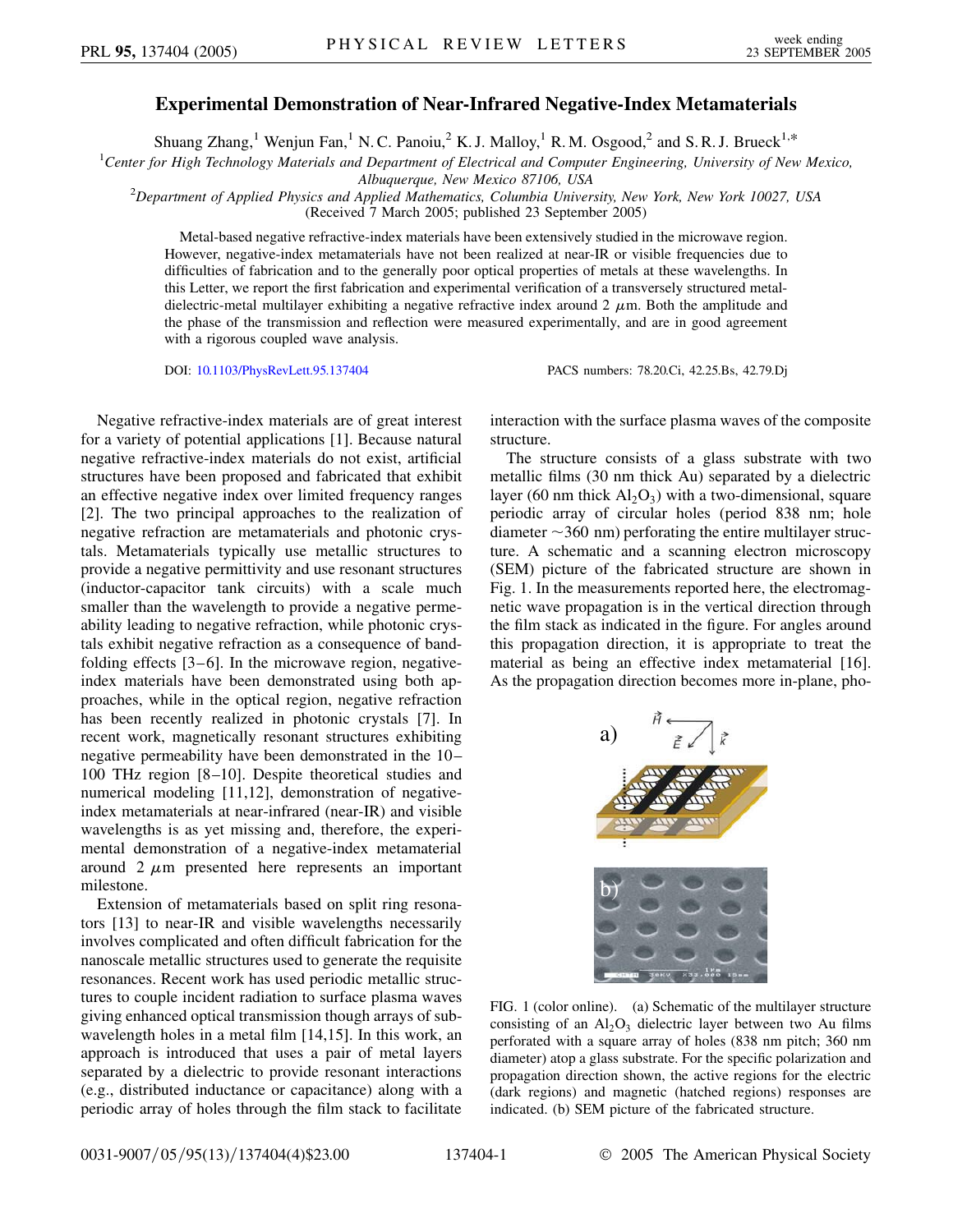tonic crystal effects associated with the finite, wavelengthscale periodicity of the structure must be considered. The structure can be roughly divided into two functional parts. The incident magnetic field interacts primarily with the hatched regions. The top and bottom metal films form a loop (inductor) and, where the induced current is interrupted by the hole, also form a capacitor between the two films giving a resonant permeability response very similar to that recently reported for Au ''staple'' structures [10]. In the vicinity of the resonance, this tank circuit provides a magnetization field opposite to that of the incident wave and, therefore, a reduced permeability. The dark regions dominate the electric field response forming a wire-grid polarizer that cancels the field in the metal and results in a negative permittivity.

The fabrication procedure is as follows. First, a thick layer of antireflection coating (ARC) and negative photoresist (PR) is spun onto a glass substrate. Interferometric lithography with a 355 nm UV source (third harmonic of a yttrium aluminum garnet laser) is used to define a 2D array of holes in the PR at a pitch of 838 nm [17]. Titanium is then deposited on the wafer by *e*-beam evaporation, followed by a lift-off process to remove the PR and leave an array of Ti dots on top of the ARC. Reactive ion etching with oxygen gas is used to etch through the ARC layer using the Ti dots as a selective etch mask, followed by three evaporations: 30 nm of Au, 60 nm of  $Al_2O_3$  (the refractive index is about 1.65), and 30 nm of Au. Finally, a second lift-off process is carried out to remove the remaining ARC forming the final structure. The overall sample size was  $\sim$ 1 cm<sup>2</sup>, providing a large area for measurements of the optical properties.

In order to unambiguously determine the effective propagation constant (and hence refractive index) of this composite structure, it is necessary to measure both the amplitude and phase of the film transmission and reflection. The phase information is not available from measurements on a blanket metamaterial film (sample *A*). Two ''metamaterial phase masks'' (Fig. 2) were fabricated to allow interferometric measurement of this phase information. The first, sample *B*, consisted of stripes of the composite multilayer patterned structure alternating with open area stripes at a pitch of 16  $\mu$ m and was used for transmission phase measurements. For the reflection phase measurements (sample *C*), the blank areas are replaced with Au reflecting stripes atop the metamaterials at a finer pitch of 4.7  $\mu$ m.

The transmission and reflectance measurements were performed using Fourier transform infrared spectroscopy (FTIR). The transmission measurement is carried out at normal incidence to the wafer and the transmission through a clean BK7 glass wafer was used as the background spectrum to which the experimental spectra are normalized. For reflectance, the incident beam is incident on the wafer at 11° from the surface normal. For both measurements, unpolarized incident light is used because the structure is symmetric with respect to polarization at near



FIG. 2. Top: Schematic of sample *B*, the phase mask for transmission phase measurement. The measured fill factors  $g_1$ and  $g_2$  are 0.52 and 0.48, respectively, and  $D \sim 120$  nm. The transmission experimental arrangement is indicated. The zeroorder transmitted beam provides an interferometric measurement of the phase shift on propagating through the metamaterial. The diffracted beams are blocked by the optical system. Bottom: schematic of sample *C*, the phase mask for reflection phase measurement. The measured fill factors  $g_1$  and  $g_2$  are 0.65 and 0.35, respectively, and  $d \sim 215$  nm.

normal incidence. The periods of the phase masks were chosen so that only the zero-order transmission (reflection) from the samples is collected and the higher order diffracted light is outside the numerical aperture of the FTIR optical system as indicated in Fig. 2. This provides an interferometric measurement of the phase of the transmission (reflection) coefficient referenced to the blank (metal) regions, even using the FTIR broadband source.

The transmission spectra of samples *A* and *B* are shown in Fig. 3(a) along with the rigorous coupled wave analysis



FIG. 3 (color online). (a) The measured transmission of samples *A* and *B*. (b) RCWA modeling results for transmission of sample *A* with different scattering loss. Black (top), red (middle), and green (bottom) curves are for a scattering frequency 1, 2, and 3 times that of bulk Au. Inset shows a comparison of the  $3 \times$  curve with measurement across the 1.8 to 2.2  $\mu$ m region. (c) Measured reflection of samples *A* and *C*. (d) RCWA simulation results for reflection of sample *A* with scattering frequency as a parameter.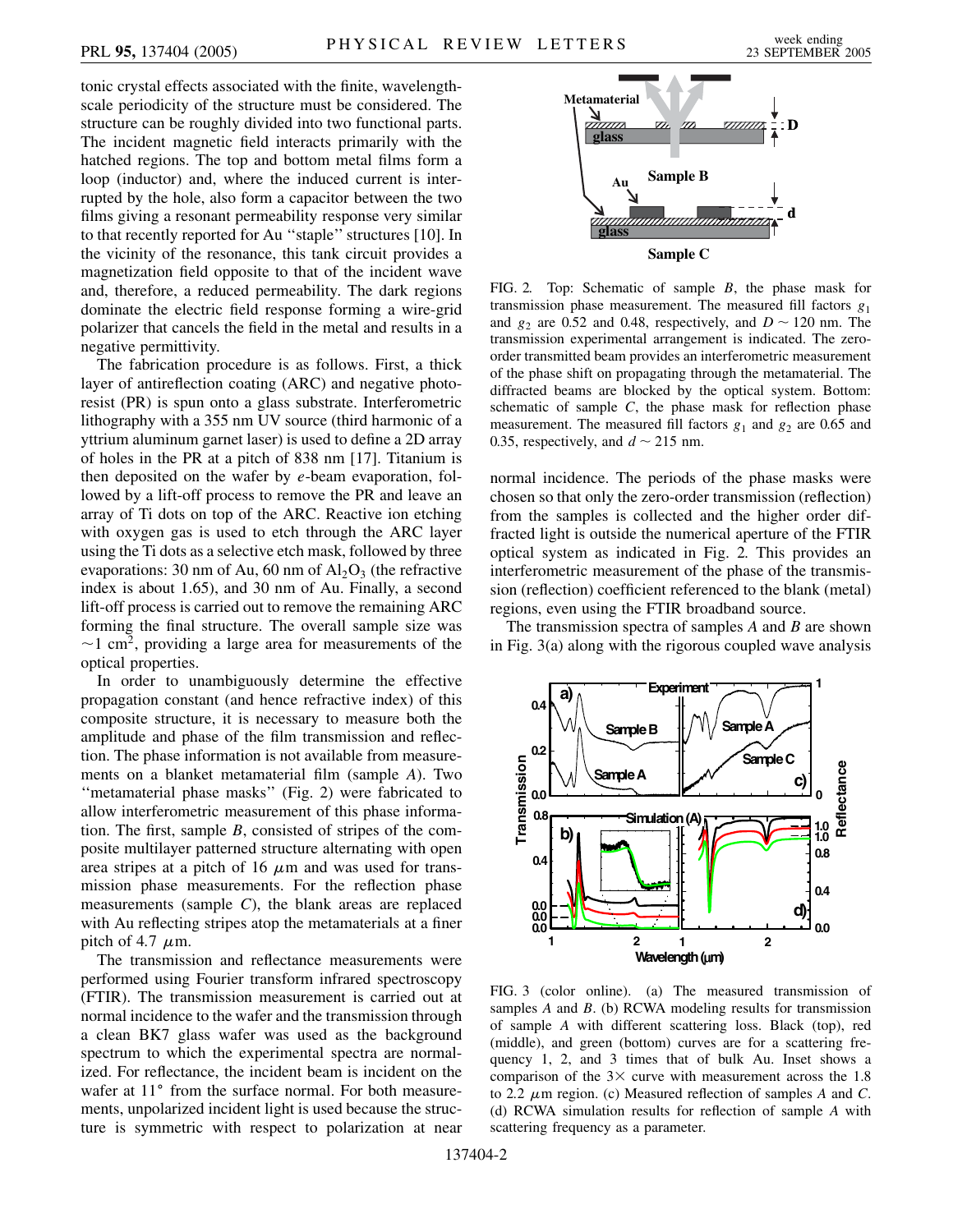(RCWA) modeling results [Fig. 3(b)] for sample *A*. The reflectance spectra of samples *A* and *C* are shown in Fig. 3(c), and the RCWA modeling for sample *A* is shown in Fig. 3(d). RCWA is a widely used algorithm for analysis of scattering electromagnetic waves from periodic structures [18,19]. The structure was modeled as an array of square holes (330 nm side dimension), which converged computationally faster than a model using round holes.

For sample *A*, the sharp structures in the transmittance and reflectance curves at about 1.3  $\mu$ m correspond to the surface plasma wave at the glass:Au interface. The longer wavelength resonance at about 2  $\mu$ m is attributed to the *L*-*C*, circuit resonance described above in connection with the magnetic response. The multilayer film stack also exhibits a surface plasma-wave resonance in this spectral vicinity associated with the  $Al_2O_3$ : Au surface plasma wave shifted to longer wavelength by coupling between the adjacent  $Al_2O_3$ : Au interfaces. The connection between these interrelated phenomena will be discussed in more detail in a future publication. There is a dip in the transmission of sample *B* around 2  $\mu$ m, which means that the light going through the two regions interferes destructively, so there must be a significant variation in the phase of the light transmitted through the metamaterial near that wavelength.

A simple Drude model is used for the dielectric constant of gold,  $\mathbf{\hat{e}}(\omega) = 1 - \omega_p^2 / [\omega(\omega + i\omega_c)]$ , where  $\omega_p = 1.37 \times$  $10^{16}$  Hz is the plasma frequency and  $\omega_c = 4.08 \times 10^{13}$  Hz is the scattering frequency for bulk gold [20]. The thin metallic film (30 nm) in our device has more surface and boundary scattering than bulk material and, therefore, likely exhibits a higher scattering frequency. Thus, the transmission was modeled with scattering frequencies of 1, 2, and 3 times that of bulk gold as shown in Fig. 3(b). The experiment results are best fit by the model with a scattering frequency 3 times that of bulk gold; this scattering frequency was used in the following analysis.

The transmitted intensity for sample  $A$  is  $T_A$  and the The transmitted intensity for sample *A* is  $I_A$  and the complex coefficient of transmission is  $t_A = \sqrt{T_A}e^{i\varphi_A}$ , while the transmission through the sample *B* is  $T_B$ . The relative areas of the metamaterial and blank stripes are *g*<sup>1</sup> and  $g_2$ , respectively, where  $g_1 + g_2 = 1$ . The zero-order transmission of the phase mask (sample *B*) is

$$
T_B = |g_1 t_A + g_2 t_2 e^{jk_0 D}|^2
$$
  
=  $g_1^2 T_A + g_2^2 T_2 + 2g_1 g_2 \sqrt{T_A T_2} \cos(\varphi_A - k_0 D).$  (1)

 $T_2$  is the transmission at the air-glass interface (taken as unity because the spectra are normalized to background measurements for a glass window),  $k_0 = 2\pi/\lambda$ , and *D* is the thickness of the negative-index material. There is a remaining ambiguity in the sign of the argument of the cosine. Analytically calculating the transmission phase for an unpatterned multilayer structure at long wavelengths  $\sim$ 2.5  $\mu$ m, well beyond the resonance frequency, and comparing it with the experimental result uniquely resolves this ambiguity. This approach also resolves another problem associated with the sensitivity of the analyzed transmission phase  $\varphi_A$  to the relative ratio  $g_1$  and  $g_2$  resulting from the very small value of  $T_A$  at long wavelengths; the analytically calculated phase at long wavelength beyond the resonance is very stable against small variations of the geometry and of the gold parameters and can be used to narrow the uncertainty in the SEM measurement of  $g_1$  and *g*2. The values used in the fitting were well within the measurement uncertainty. For the extraction of the reflectivity phase,  $T_A$  and  $T_B$  are replaced with  $R_A$  and  $R_C$  in Eq. (1) and the argument of the cosine by  $\phi_A + 2k_0d - \delta$ , where  $\phi_A$  is the reflectance phase angle of the negativeindex material, *d* is the height difference between the surfaces of the metamaterial and the gold, and  $\delta$  is the optical phase change on reflection from the gold. Because the metal is not a perfect conductor,  $\delta$  is not exactly  $-\pi$ , but is evaluated from the Drude model and is found to be insensitive to the variation of the scattering frequency used. We also calculated  $\delta$  at a number of wavelengths from the measured refractive index of gold [20] and verified that the Drude model provides a good approximation.

Using Eq. (1), the transmission and reflectance phase information is extracted as shown in Fig. 4. The measured phase for both transmission and reflectance are in good agreement with the modeling results. Finally, we can use the transmission and reflectance amplitude and phase measurements to evaluate the metamaterial refractive index  $(n = \sqrt{\varepsilon \mu})$  and impedance  $(\zeta = \sqrt{\mu/\varepsilon})$ . The appropriate formulas, modified to account for the glass output medium (*ng*) [21], are

$$
\cos(nkd_m) = \frac{1 + n_g r^2 - t^2}{[n_g(1+r) + 1 - r]t'},
$$
 (2)

$$
\zeta = \frac{i[(1+r)/t - \cos(nkd_m)]}{n_g \sin(nkd_m)},
$$
\n(3)

where  $d_m$  is the thickness of the metamaterial film stack.



FIG. 4. The measured (black line) and modeled (gray line) phase angle of transmission (top) and reflection (bottom) for sample *A*.